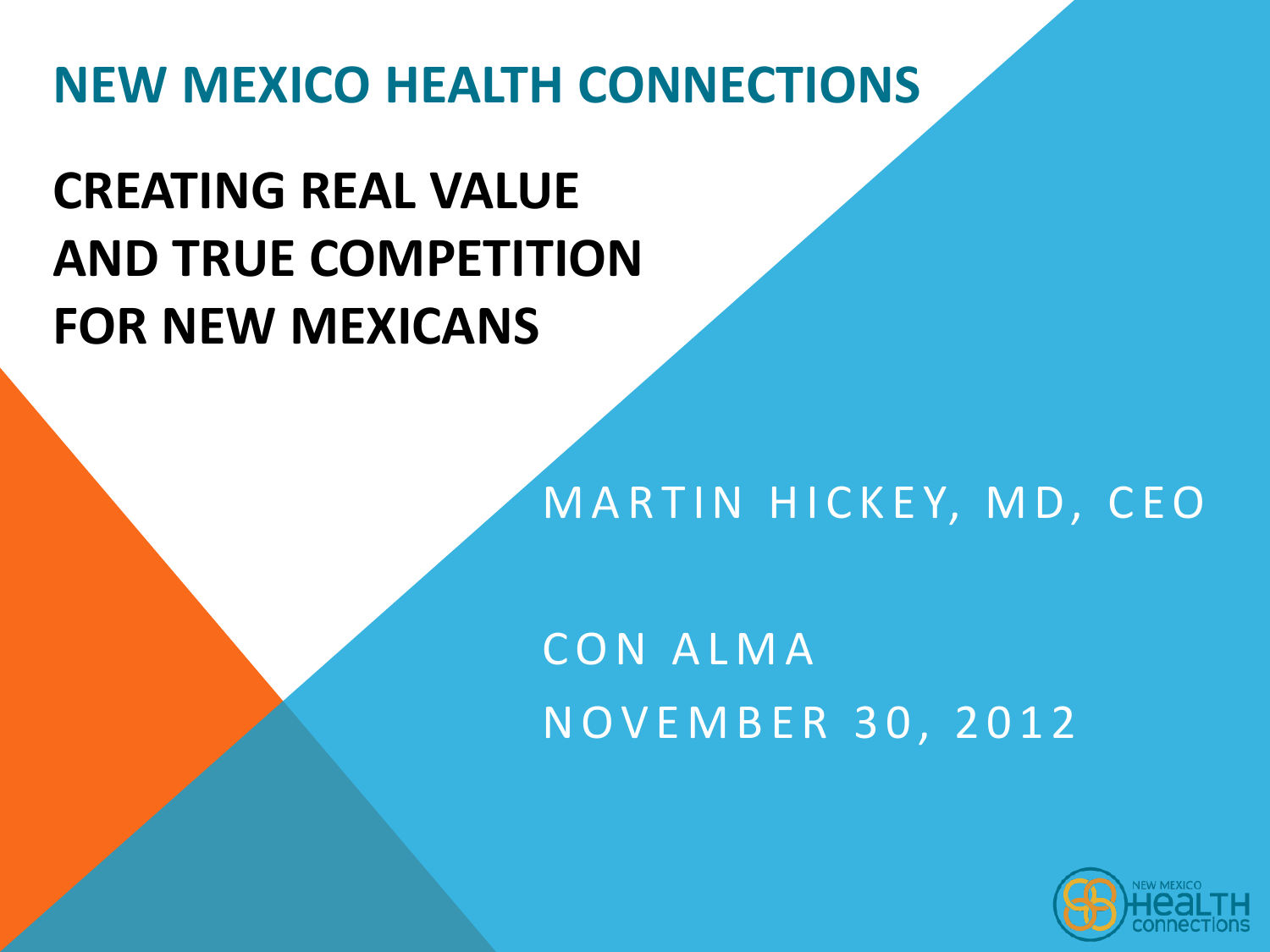## A BROKEN SYSTEM OF HEALTHCARE

- **An escalating spiral** 
	- Higher premiums
	- Higher deductibles
	- More bad debt
	- More cost shifting
	- Less coverage
	- More spiral
- **Fee for service** 
	- More procedures
	- More capacity (cost)
	- Accelerating spiral

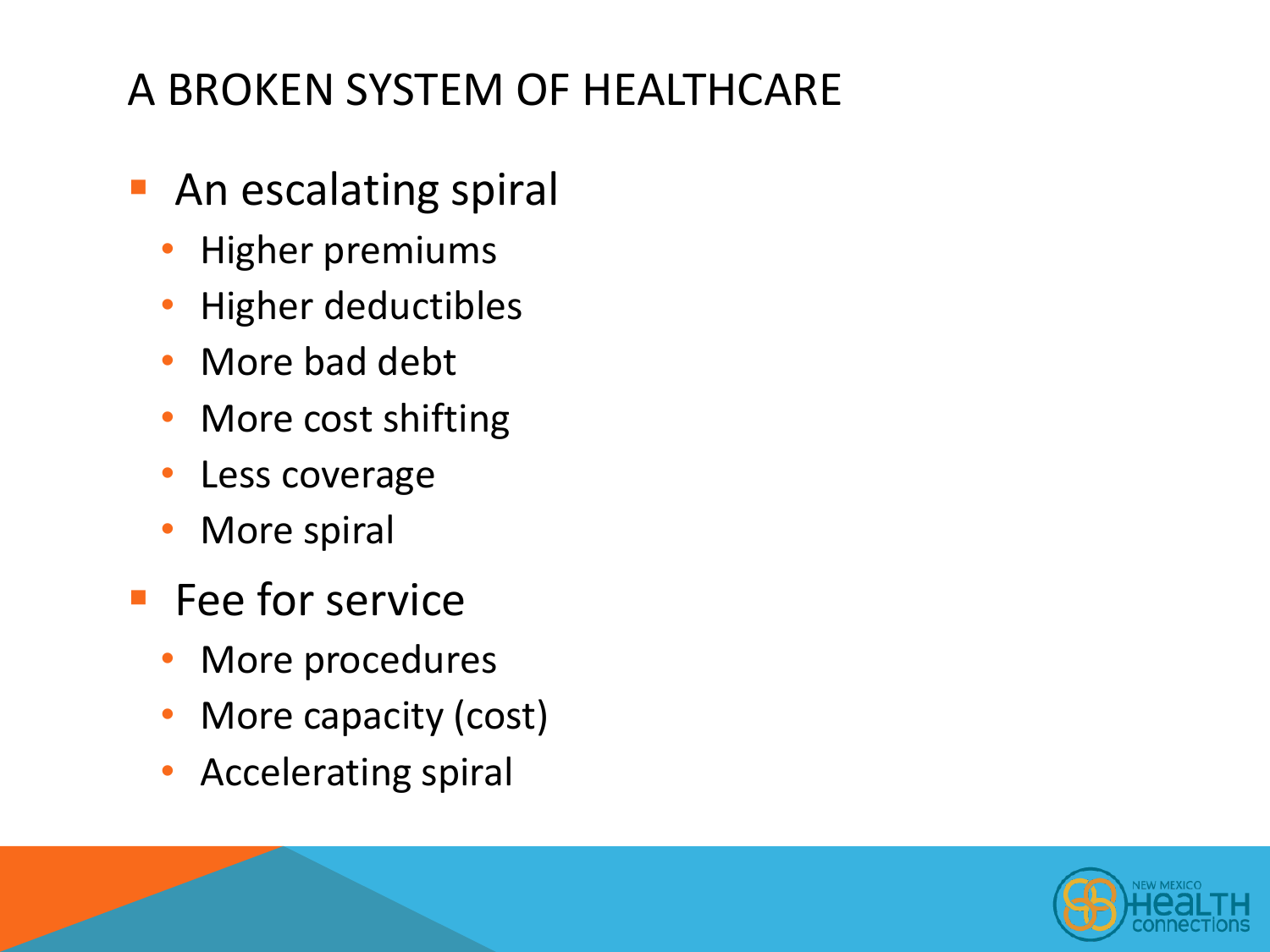#### CO-OPS – THE BASICS

- **ACA Health Reform**
- 3.4 Billion in loans, 50 states
- CO-OP governance (member governed & elected)
- **Not for profit**
- Individuals and small businesses <100
- 138%-400% federal poverty level

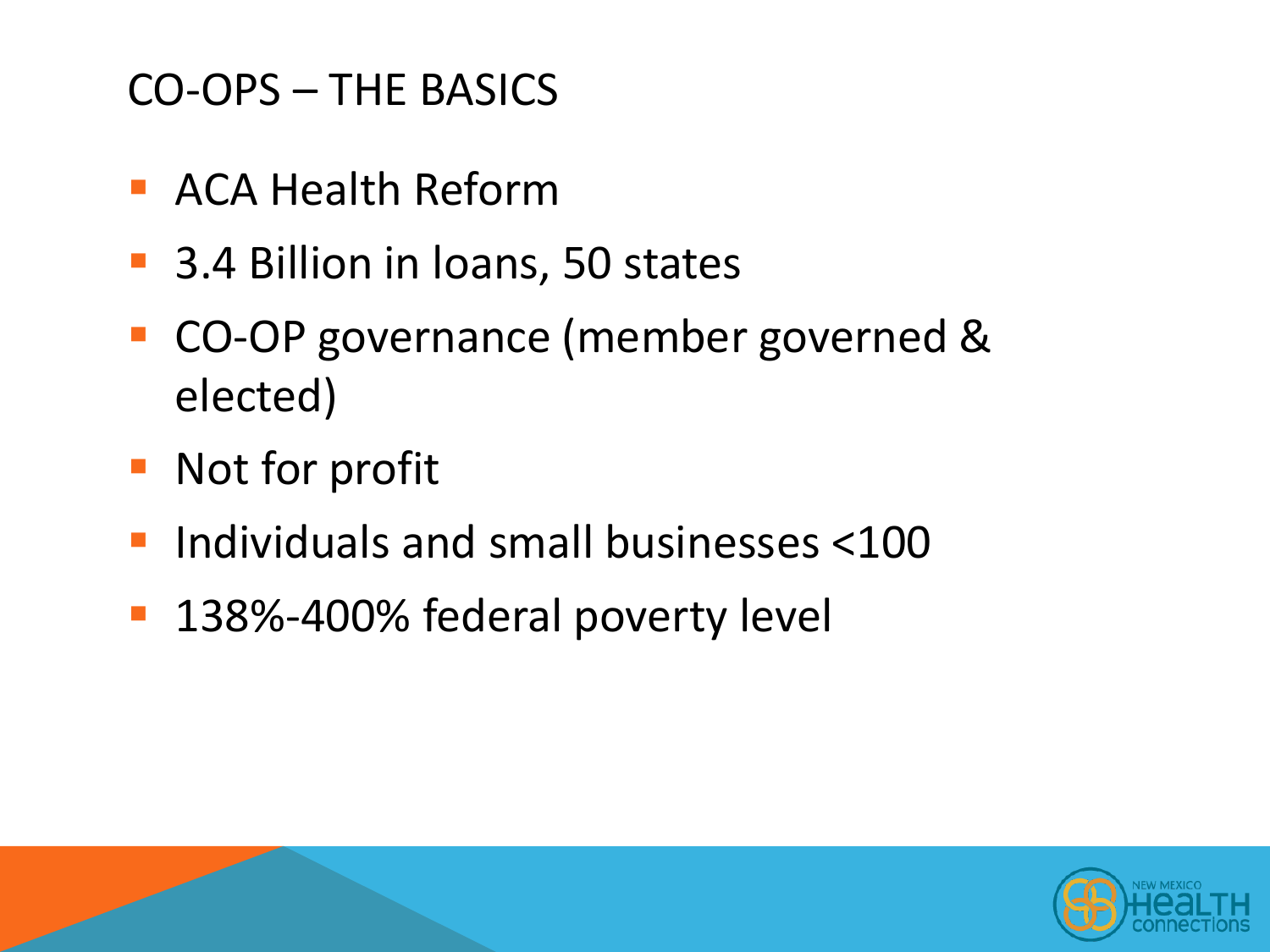#### NMHC

- To be licensed by DOI under all applicable regulations
- Approved as a Qualified Health Plan on the Exchange
- Sold on and off the Exchange
- **NCQA** certified
- Statewide
- Membership 10/1/13; Insurance 1/1/14
- \$6 Million startup (repay 5 years)
- \$64 million solvency/line of credit (repay 15 years)

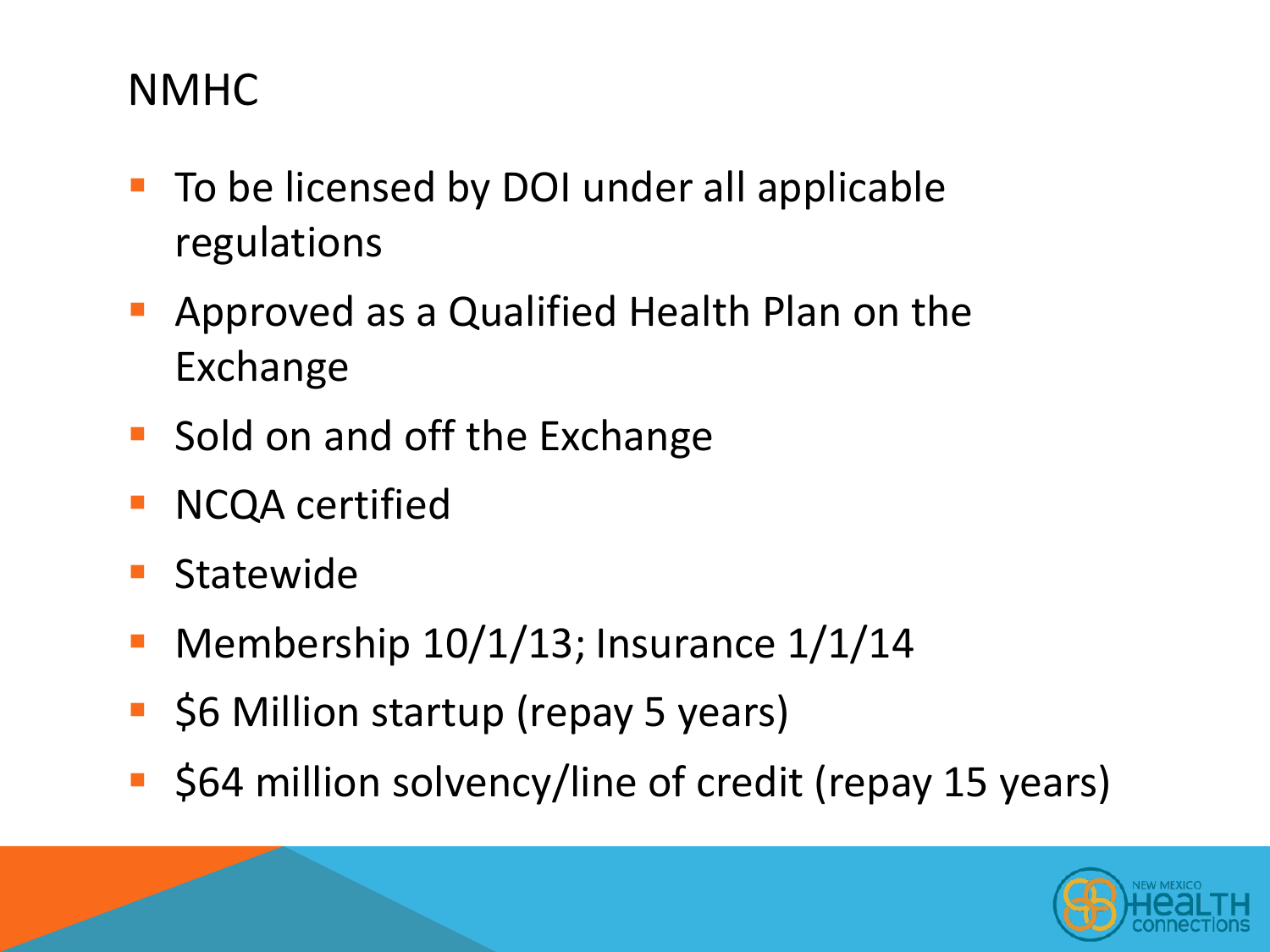## VALUE PROPOSITIONS – TRANSPARENCY

- **Not for profit**
- **Profits to rate reduction, benefit improvement**
- **No external investors**
- **No capital based conflicts**

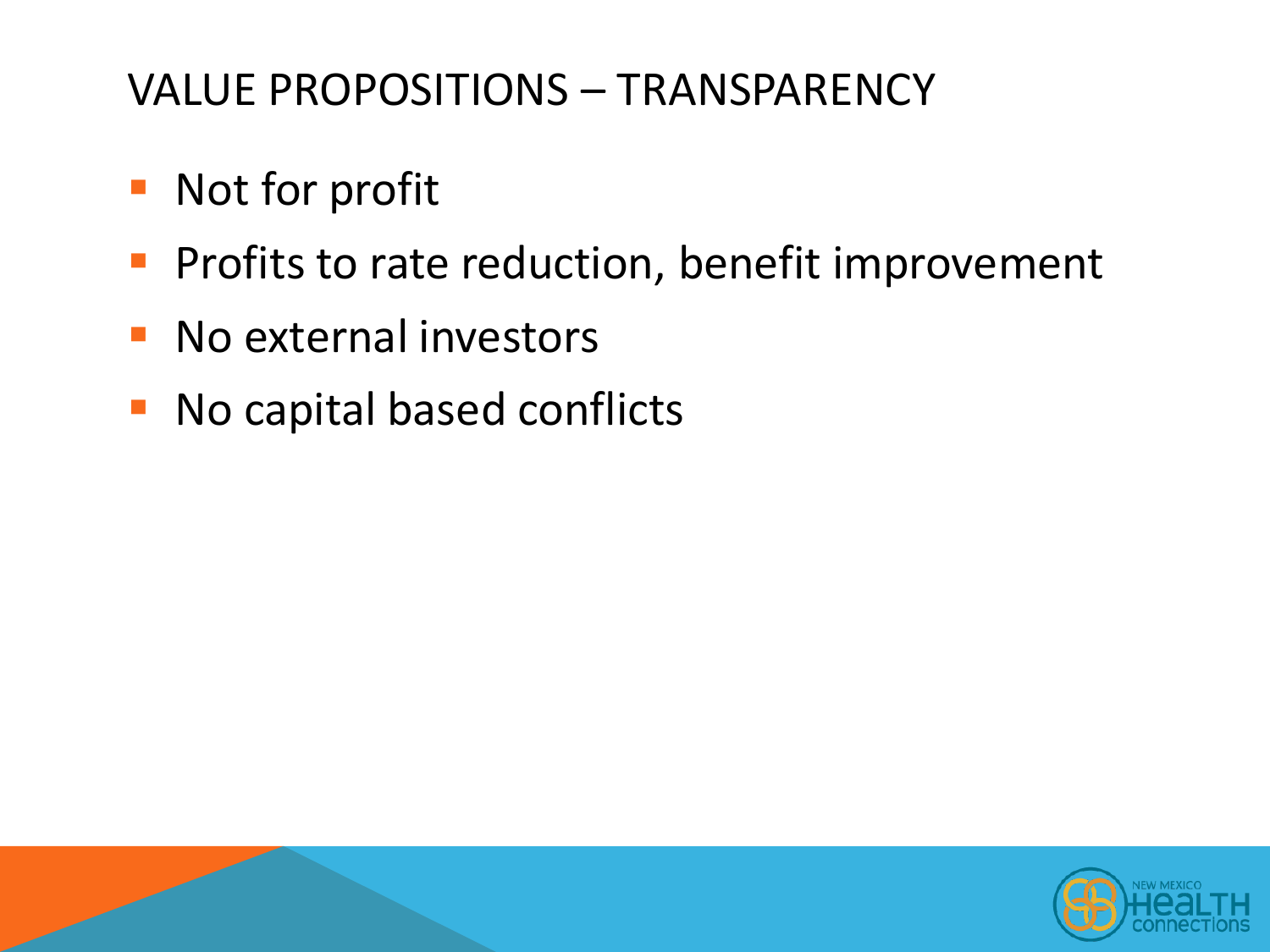## VALUE PROPOSITIONS – LOWER COSTS

- Eliminate waste and unnecessary care: 30%-50%
- Patient Centered Medical Home Orientation
	- Primary care quarterback
	- Care coordination investment
		- **Highly complex**
		- **On-ground community based**
		- **High-risk predictive modeling**
		- **Hospital to home transition**
- Improved health status less exposure
	- Fewer costly acute interventions
	- Fewer costly hospitalizations
	- More stable behavioral health

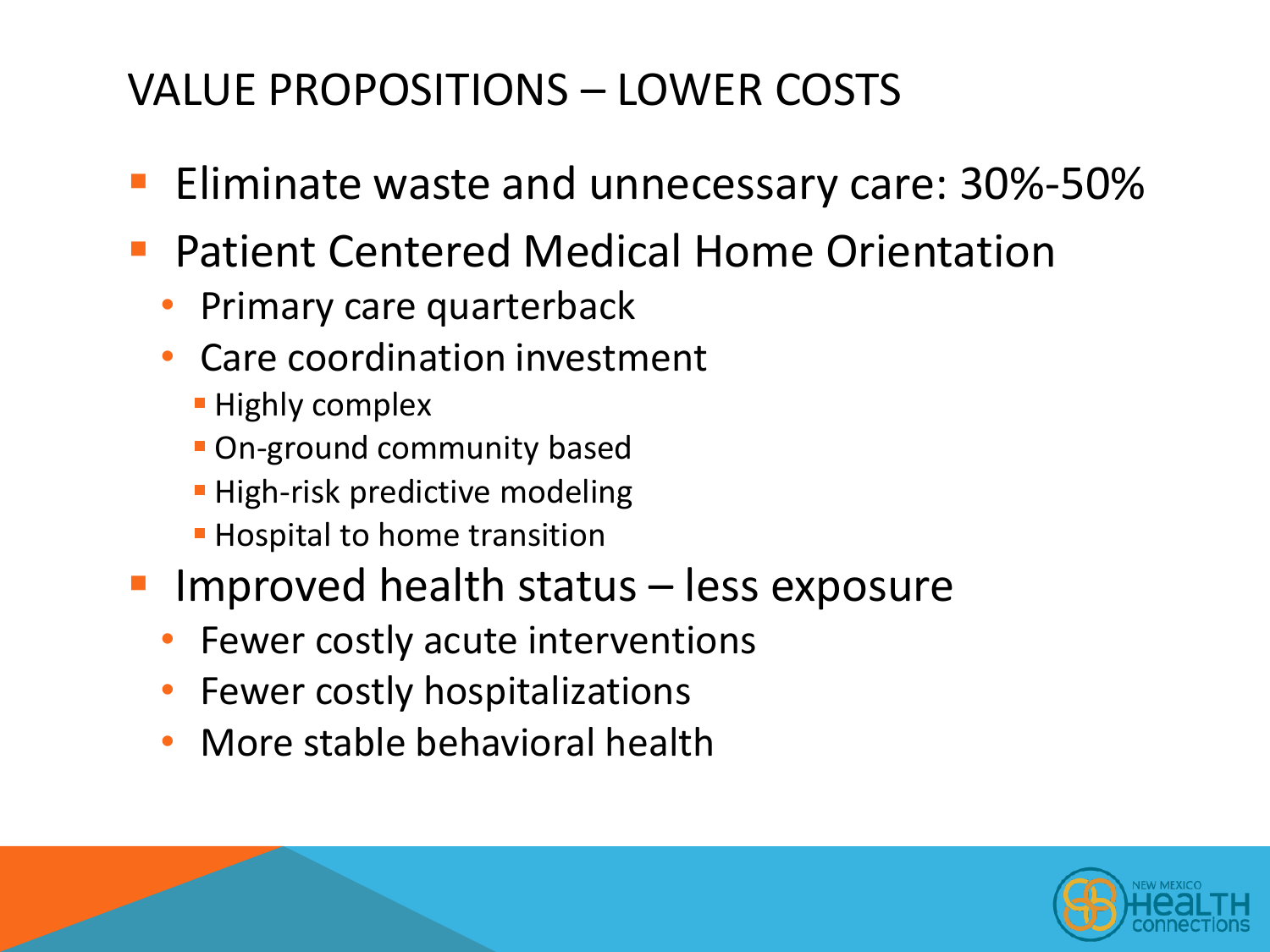## VALE PROPOSITIONS – REVERSE INCENTIVES

- **Shared savings to primary care, behavioral** health
- **Shared savings to high performance specialists** 
	- Referrals (patient navigation)
	- Efficient hospitals
- **No longer rewarding high volume/piecework**
- **Enhance attractiveness of primary care**